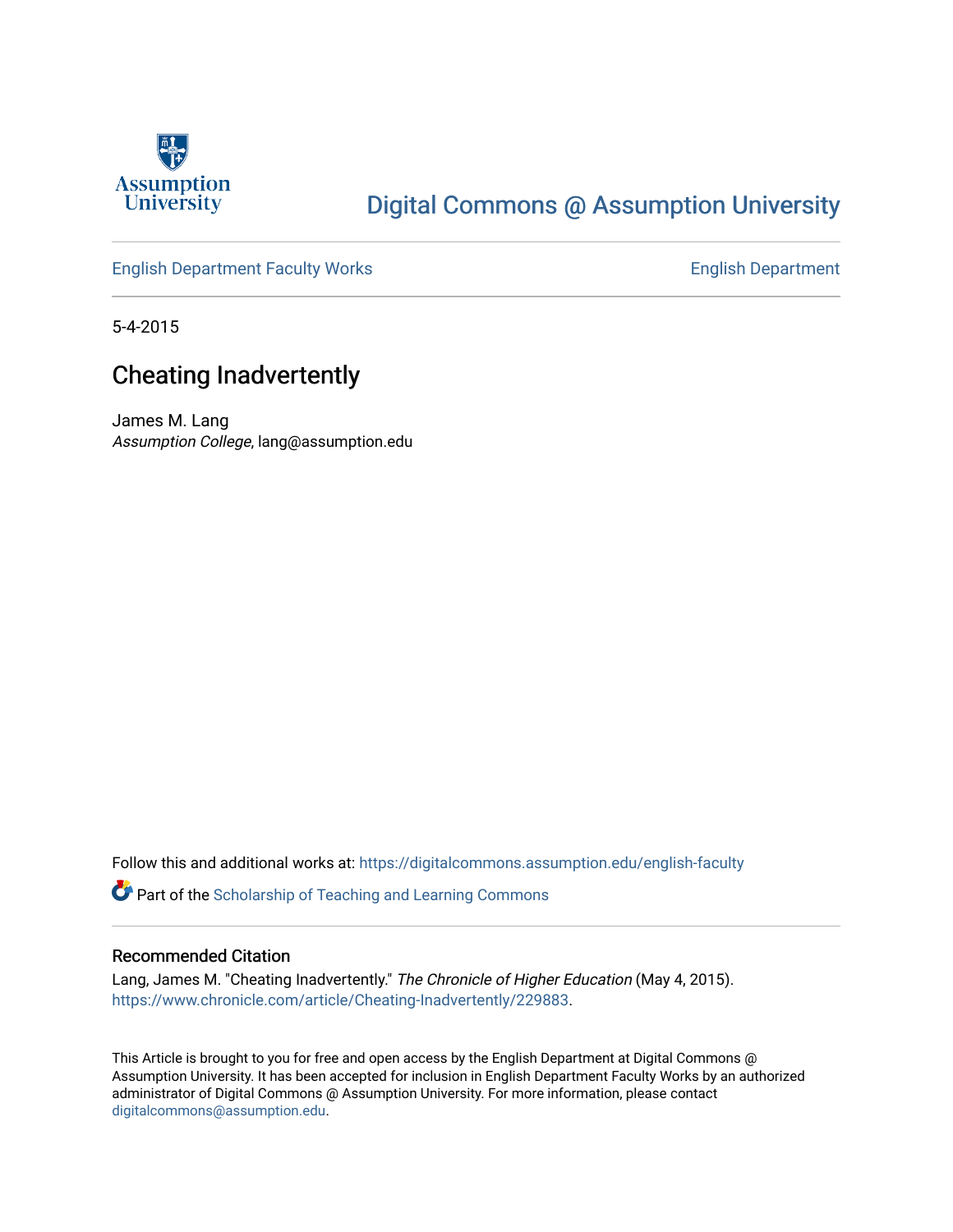**[ADVICE](https://www.chronicle.com/section/Advice/66)**

# **Cheating Inadvertently**

Even faculty members disagree on when paraphrasing becomes plagiarism. How can we expect students to know?



Jared Stein / Creative [Commons](https://creativecommons.org/licenses/by-nc-sa/2.0/)

## By James M. Lang | MAY 04, 2015

as<br>
st<br>
th<br>
th<br>
th<br>
th<br>
th<br>
th ast month I met with a group of students at another college to hear  $\blacktriangle$  their views about cheating in higher education. These were some of the best students on the campus, smart leaders who had volunteered to sit with an outside speaker and talk about academic integrity and why it mattered. When the subject turned to

plagiarism, our conversation took an especially interesting turn.

A student raised her hand and said she worried constantly about being accused of cheating during her first year of college. She was always nervous that one of her papers, all of which she had written honestly and with every effort to cite her sources, would contain some inadvertent plagiarism. Every student in the room began nodding in agreement. Others noted how confused they still were about what types of information counted as common knowledge, and what types required a citation. And they all expressed the same fear at the prospect of cheating without knowing it.

Their comments reminded me of a fascinating [2001 article](http://www.tandfonline.com/doi/abs/10.1207/S15327019EB1103_8#.VTAPMfnF-g8) that illustrated nicely the challenge we face in helping students do their work with integrity. The article, published in the journal *Ethics & Behavior*, detailed the results of three experiments designed to test whether faculty members had shared understandings of what differentiated plagiarism from paraphrasing. The author, Miguel Roig, notes in his introduction that we have no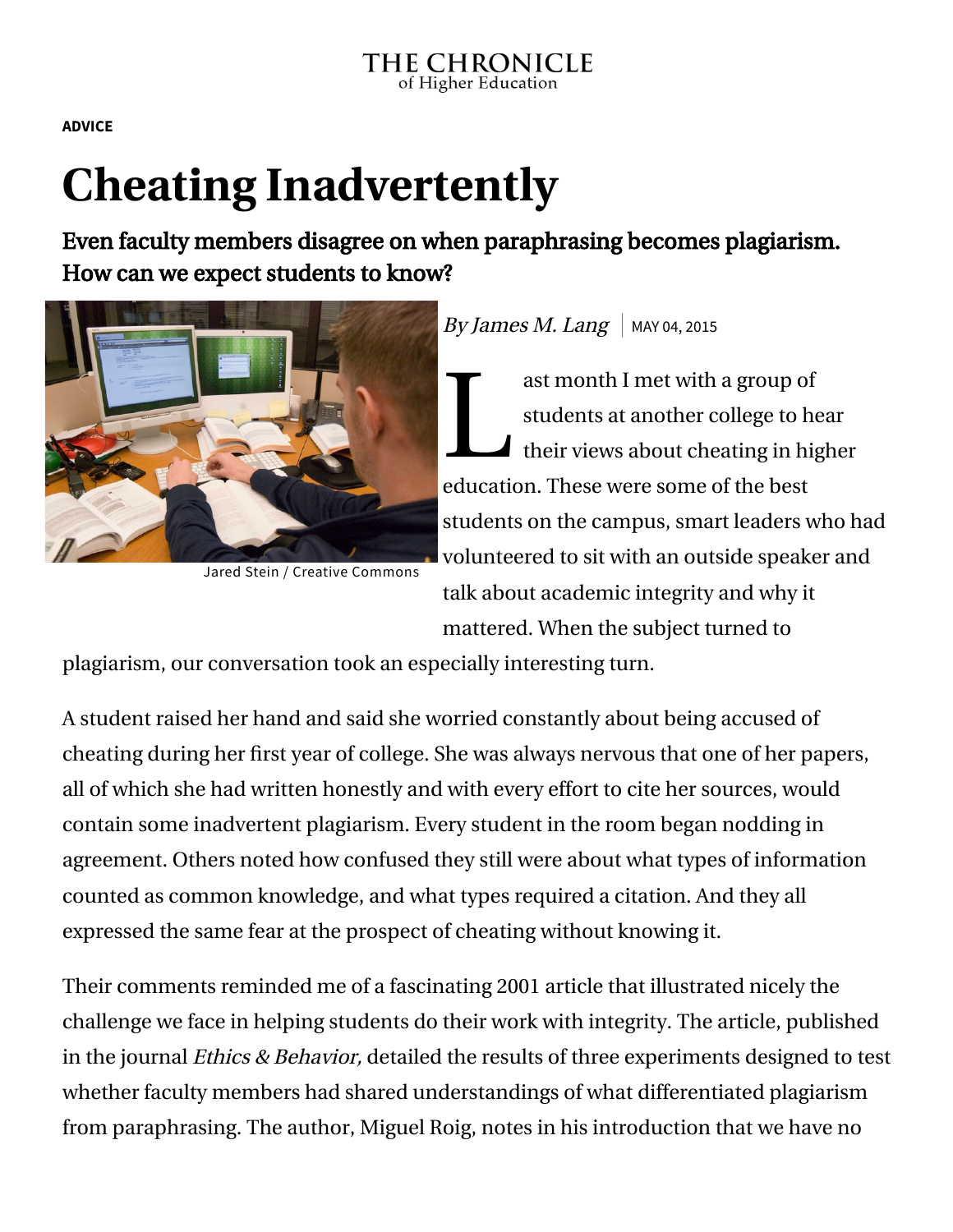shared formal definition for how many consecutive words copied directly from an original source constitute a breach of academic integrity. His experiments were designed to test whether we share even an informal consensus on that front.

In the first experiment Roig showed a group of professors an original passage and then a variety of paraphrases. He asked them to evaluate whether the paraphrases were acceptable or crossed the border into plagiarism. Unsurprisingly, for anyone who has studied this issue, he found lots of disagreement. "Professors' conceptions of plagiarism and correct paraphrasing," he wrote, "can range widely from a very lax set of criteria for determining plagiarism to criteria that can be even more rigorous than those prescribed by traditional definitions. … Even within groups of academic specialties, respondents appeared to have a fairly wide range of criteria for plagiarism."

But something even more interesting happened in the next two experiments. In the second one, Roig asked a group of professors to paraphrase a complex (but very brief) academic passage. A third of the faculty members lifted sequences of at least five words or more directly from the original passage. Academe doesn't have hard-and-fast criteria for what constitutes plagiarism, but I suspect most of us would throw that label on writing that contains phrases of five words or more taken directly, and without attribution, from a source.

Surprised by those results, Roig ran one final experiment. He asked a group of psychology professors to paraphrase one of two possible passages: a complex, technical one, or a more comprehensible passage on a general topic. A quarter of the professors who had been asked to paraphrase the complex passage once again relied on directly copied word sequences of at least five words. By contrast, only 3 percent of the professors who paraphrased the simpler passage lifted phrases of five words or more.

It's hard to argue with the author's conclusion: The results "suggest the existence of wide differences in paraphrasing practices of college professors, even within members of a single discipline." But that clear conclusion — which you can easily affirm by gathering a group of faculty members and seeing if they agree on any given borderline paraphrase as an instance of "plagiarism" — strikes me as understating an even more important point about the problem of academic dishonesty in higher education today.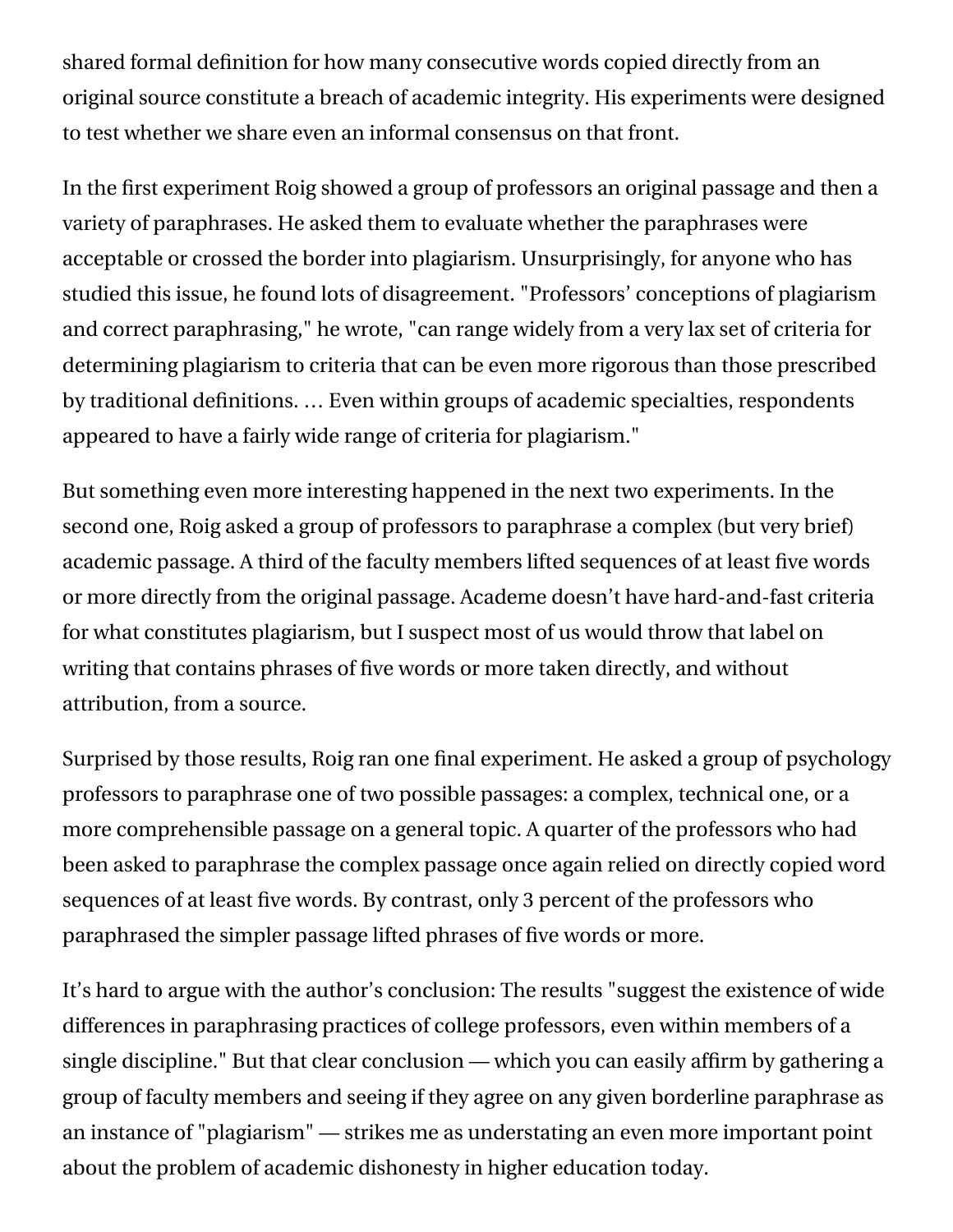We have a wide range of behaviors that all of us, both faculty and students, would define as cheating. Buying a term paper from someone and turning it in as your own work; looking at your neighbor's paper while you are taking an exam; lying to your teacher about an illness or family emergency to gain extra time on an assignment — all of those constitute obvious breaches of academic integrity.

Most college students, however, are not cheating in such obvious, egregious ways. As [documented](http://www.wiley.com/WileyCDA/WileyTitle/productCd-1405178043.html) by the authors of Cheating in School: What We Know and What We Can Do, the nature of cheating changes as students move from high school to college. Most highschool cheating takes the form of copying homework and cheating on exams. Most college cheating, by contrast, takes the form of plagiarism. That trend continues into graduate school, where plagiarism remains, by far, the most common form of academic dishonesty.

Some instances of plagiarism announce themselves boldly — like full paragraphs cut and pasted without attribution, or entire papers ripped in toto from Internet sources. Again, I have little doubt that most professors would agree that those extreme cases are plagiarism. Likewise, most students would know they were violating academic-integrity standards by such behaviors.

But I can tell you — based on my own experiences teaching writing and literature for the past 20 years, as well as from my research into academic dishonesty in higher education — that most cases of plagiarism do not take such obvious forms. They occur in far messier and more subtle ways: three copied sentences in a paragraph of 10; scattered phrases throughout the literature review section of the essay; one great sentence plopped among a bunch of duds.

The business of responding to covert types of plagiarism can get exceedingly muddy. Students claim ignorance of the rules of paraphrase and citation; they call in parents to their defense and sometimes even lawyer up.

No doubt some students who claim ignorance of the rules are lying. But not all of them. And experiments like Miguel Roig's, as well as those comments I heard from some excellent students, should help us recognize this. When faculty members were asked to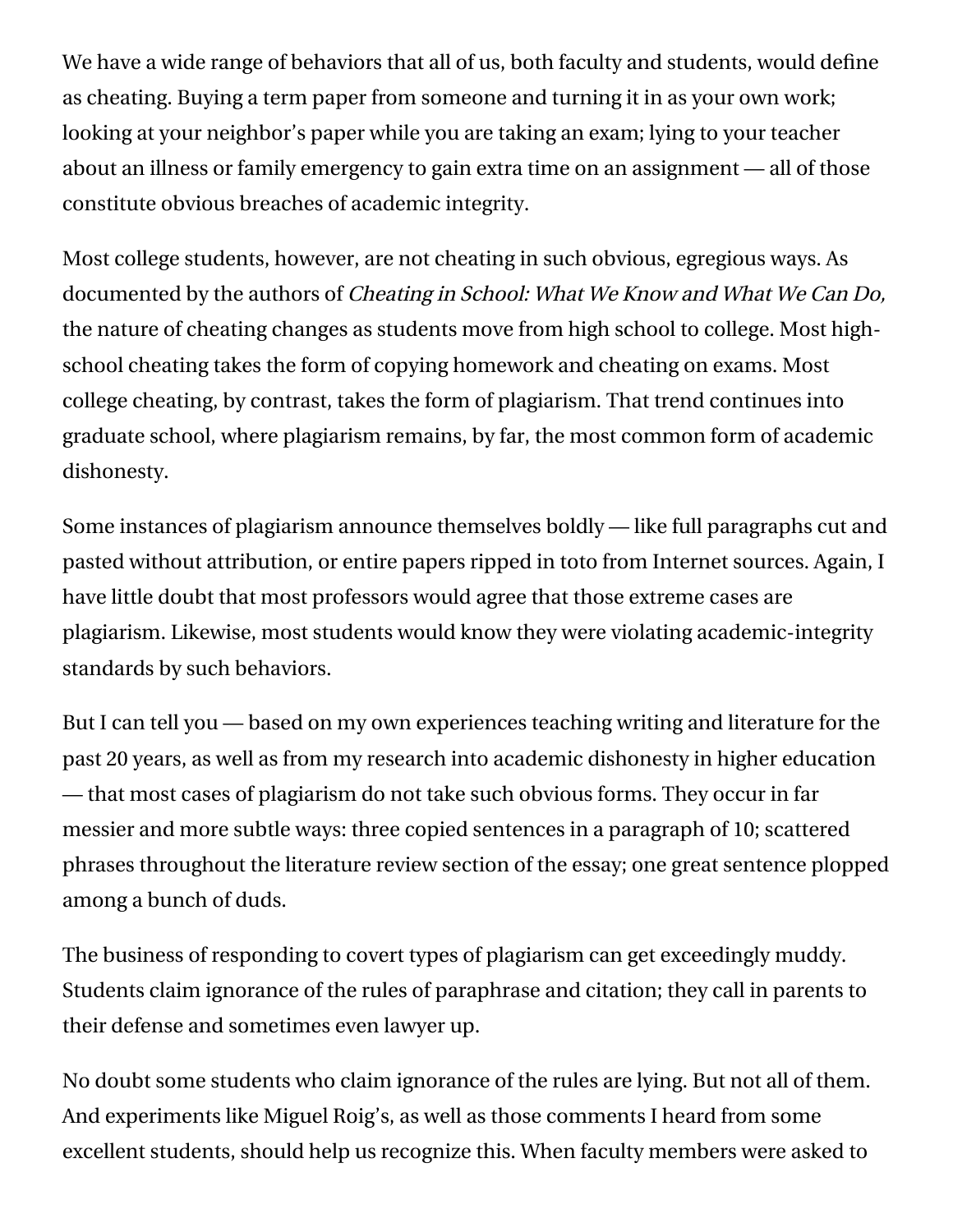paraphrase a complex piece of writing outside of their area of expertise, 25 to 30 percent of them engaged in what many of us would consider plagiarism.

Now consider the position of your students: Whenever you are asking them to engage in outside research and work with sources, especially in first- and second-year courses, they are almost always attempting to summarize or paraphrase complex pieces of writing outside of their familiar areas of knowledge.

Composition theorists tell us that before we can attempt to think and write in a new discipline, we have to absorb and internalize its vocabulary and syntax. That takes time and sustained effort. Until we have achieved mastery of that discourse, we borrow heavily from the thoughts and words of others.

We should not wonder, then, that so many students engage in what Rebecca Moore Howard, a professor of writing and rhetoric at Syracuse University, has called ["patchwriting,"](http://www.rebeccamoorehoward.com/videos/video-4) or borrowing large sentence structures and vocabularies from a source and only swapping out the occasional word or phrase with language of their own. Patchwriting may constitute a necessary step for learners attempting to write and think in any new field. The faculty in Roig's experiments were engaging in a form of patchwriting, relying too heavily on the language of the source while attempting to summarize the original in their own words.

And yet in spite of experiments like Roig's, and the arguments of Howard and other authorship theorists, we continue to throw the blanket term of "plagiarism" over any instance of copying that is called to our attention — whole paragraphs, sentences, and even strings of five or four or three words. Frustrated with efforts to distinguish between deliberately deceptive students and genuinely confused ones, many institutions have given up on the effort, and simply call it all plagiarism but mitigate the punishment if the student lacked the intent to deceive.

Whatever the fairness of that approach, we should not let the debate over labels and punishment divert us from the deepest point here: Academic integrity is a subject matter that must be learned.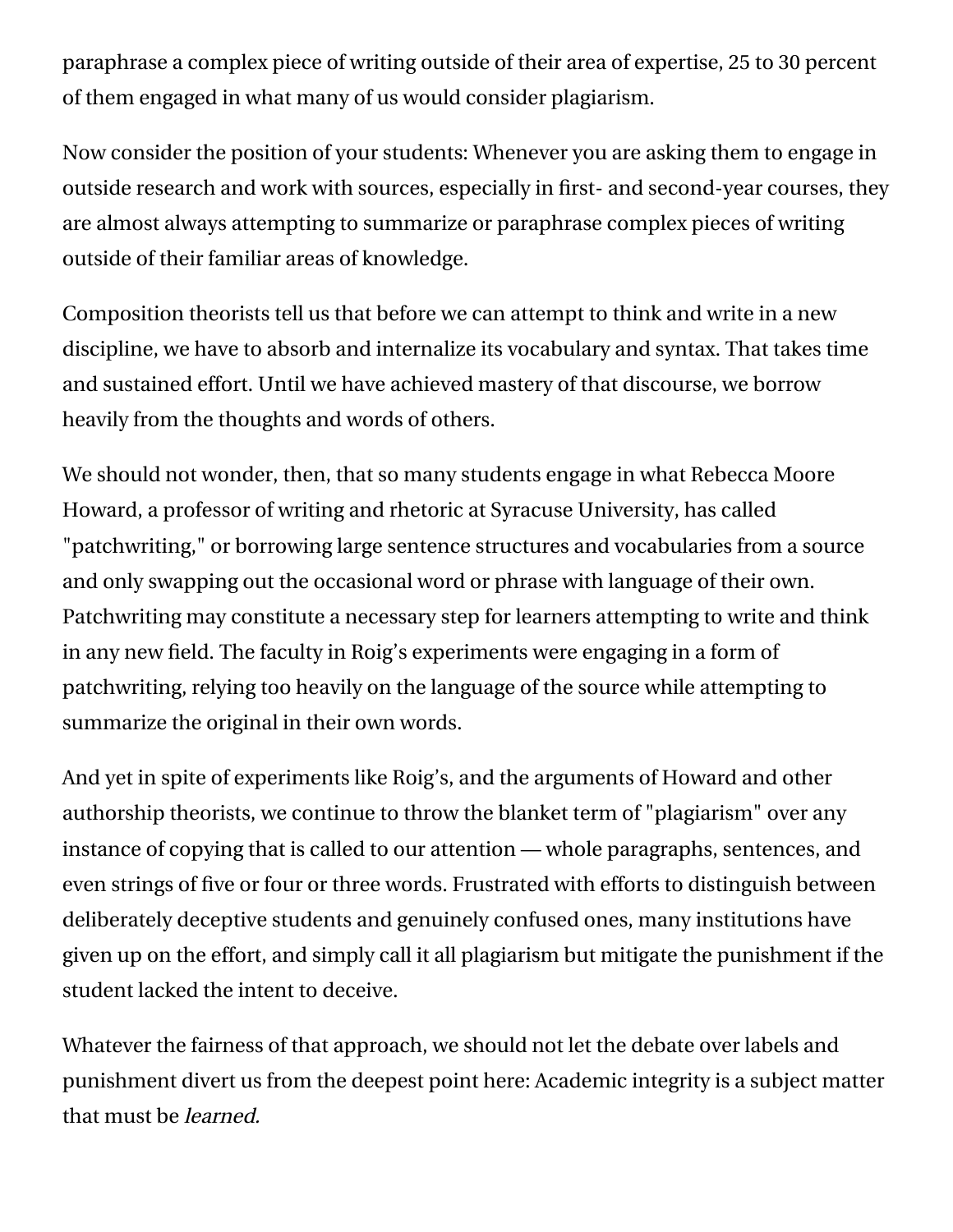In fact, academic integrity represents an incredibly complex subject to master: It encompasses knowledge (What are the rules of academic integrity? How do they apply in this context?), skills (How do I summarize or paraphrase this passage without plagiarizing? How do I credit the work of others when I am collaborating with peers or using sources?), and values (Why does academic integrity matter? Why should I care about it?).

Considering academic integrity in that light leads us to the most difficult question of all: How should we be teaching it?

As far as I can tell, with some notable exceptions, we are mostly teaching it by fingerwagging and punishment. We tell students at orientation: Don't cheat. Here is a list of the rules. If you break them, here are the punishments. Good luck, and see you at graduation. Compounding the problem is the fact that many of us are working with teenagers, who don't take particularly well to finger-wagging.

All of the teaching and programming in the world, of course, won't help those students who come to college for the wrong reasons, and who will cheat no matter what we do. And we don't need extensive educational initiatives focused upon warning students not to use smartphones during exams or copy from each other's papers. But as Roig's experiments demonstrate, we do need to help students (and each other) better understand the boundaries of academic integrity in some of our most fundamental skill areas.

How? Some institutions might want to include integrity as part of their core values, and build programs around it. Others might choose to follow a more academic path, requiring core-course sequences that teach students how to work effectively with sources. Some might choose to establish or strengthen dedicated offices that can instill the values of academic integrity on the campus through multiple means.

But whatever separate paths we ultimately may follow, all of us have to begin in the same place by talking about it. We don't want students quaking in fear over the possibility that they will cheat without knowing it. We have to clarify for ourselves what integrity means,